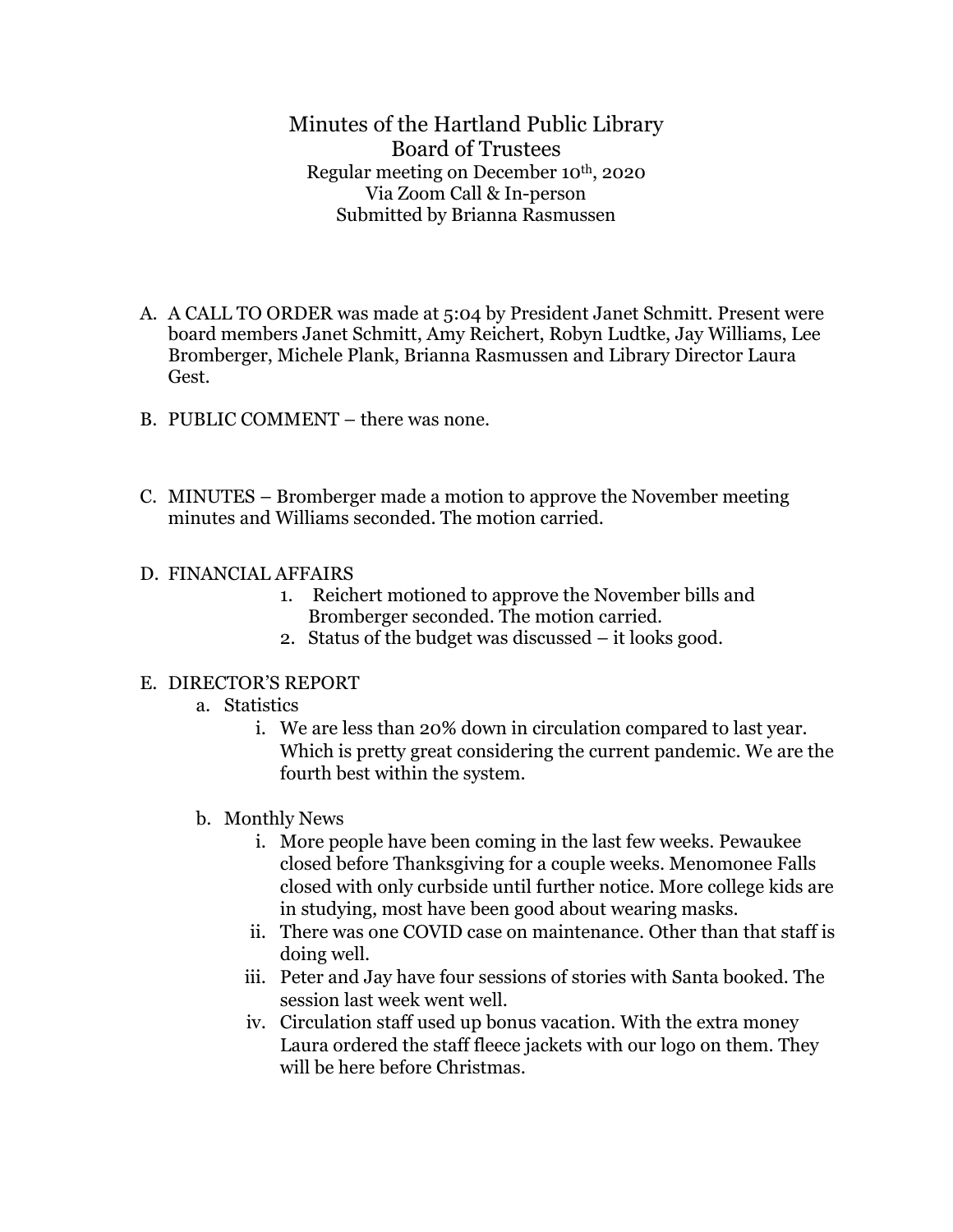- v. Cathy and Laura spent the afternoon cleaning out the planters around the building. DPW helped clear some of them out.
- vi. Bridges did the annual Director's retreat. Introduction to google Jamboard.
- vii. Laura finished reviews and sat down with Tim Rhode for her review. She set a short-term goal; to look into LEAN or other improvement coursework.
- viii. Laura spent time with builders looking at quotes for the potential project.
- ix. We will be co-sponsoring an event for Dr. Martin Luther King Day with seven other libraries. Michael Perry is a speaker for the program.
- x. Laura sat down with Ryan Bailey and a staff meber regarding time sheet issues.
- xi. Multiple libraries are shut down or curbside only. Laura is happy with current schedule and the staff are as well.
- xii. Laura briefed the board on the status of the budget regarding the possible building project. We paid off our RFID with the additional funds left over. We could purchase the furniture and AV this year from the funds. Discussed the bid for furniture and how it is compatible with current items in the library. Discussed having arms on the chairs with no wheels for accessibility.

## F. OLD BUSINESS

- a. Act/Approve Program Room Addition
	- i. The board discussed the program room addition.
	- ii. Laura walked through the bid options and process providing more details on the bids.
		- 1. Three bids were similar and then the  $4<sup>th</sup>$  company presented a different option for building material that is easier to install and much less of a disruption for construction.
		- 2. Looking for functional addition to the library not structural.
	- iii. Bromberger motioned to approve the Program Room Addition and was seconded by Ludtke. The motion carried.
	- iv. Williams moved to select option three and to include the addition to update electrical to the west wall in the bid with Kelly Construction. Reichert seconded and the motion carried.

## G. NEW BUSINESS

- a. Act/Approve Furniture purchase
	- i. The board discussed the bid for furniture.
		- 1. Look into chairs with arms options, making sure the arms fit under the table and are stackable. Option to have half (12) of the chairs with arms.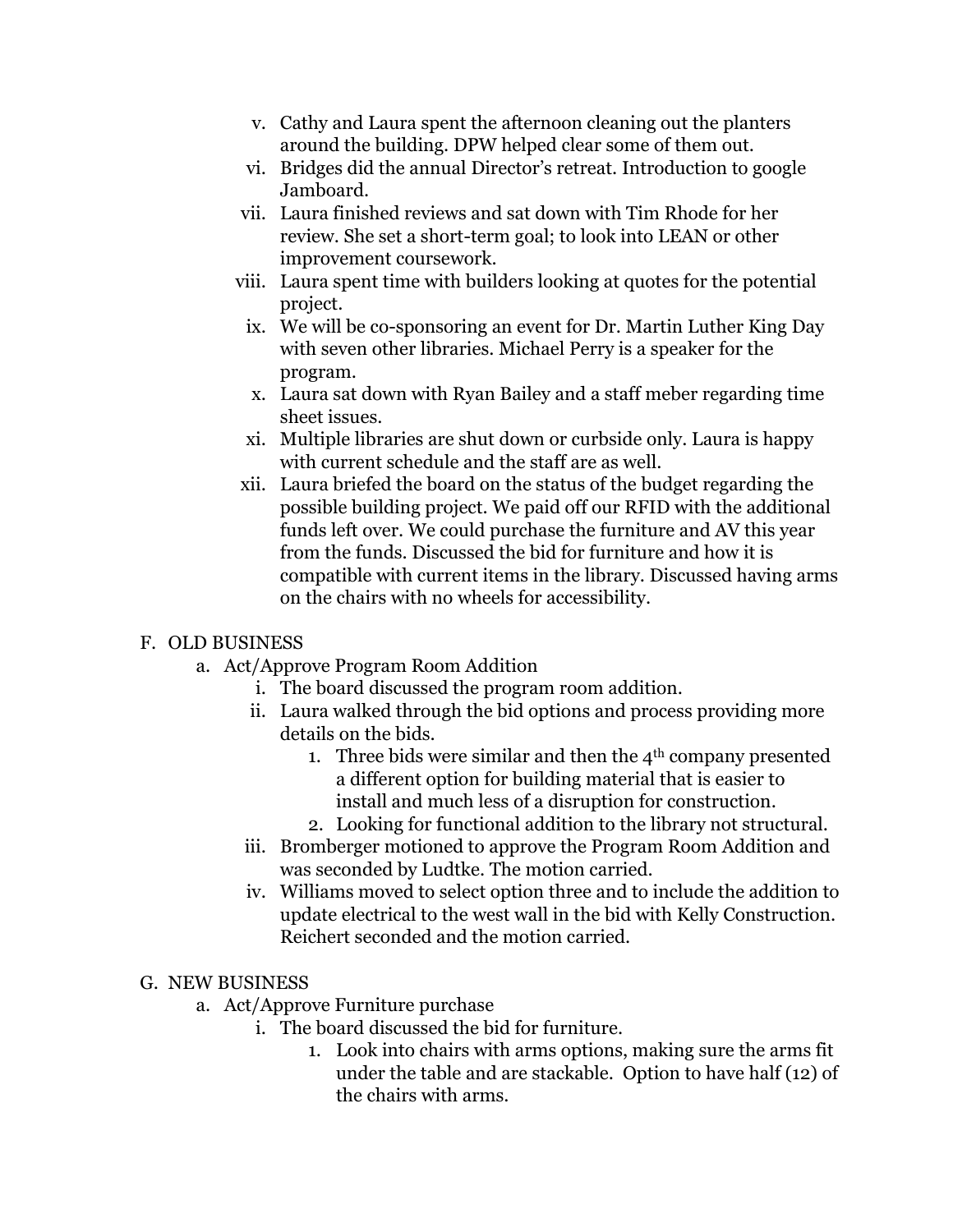- ii. Ludtke made a motion to move forward with the furniture purchase with caveat of 12 of the chairs armed with no wheels. Plank seconded and the motion carried.
- b. Act/Approve AV purchases
	- i. The board discussed the BSI quote for AV purchases.
		- 1. Laura is looking at purchasing two 75" TV screens in the most recent models.
	- ii. Bromberger moved to grant the Library Director an allotment of, not to exceed, \$2800.00 for the purchase of two 75" smart televisions for the new meeting room. Rasmussen seconded the motion. The motion carried.
- c. Act/Approve 2021 Holiday Closures
	- i. The board discussed the holiday closures.
	- ii. Reichert moved to accept the 2021 Holiday Closures schedule and Williams seconded. The motion carried.
- d. Act/Approve COVID Guidelines Policy
	- i. The board discussed the new Patron Guidelines During COVID-19.
	- ii. Williams moved to adopt the Patron Guidelines During COVID-19 policy with date change and an addition of a semi-colon. Reichert seconded and the motion carried.
- e. Approve Pay increases for Library Staff
	- i. The board discussed the new review process and pay increases for Library Staff.
		- 1. The Board asked to look at the actual numbers and then how the employee files impacted the raises.
	- ii. Reichert moved to accept pay increases with changing one increase to 0% and to include a three-month probationary re-evalution period. Bromberger seconded and the motion carried.
- f. Rasmussen moved to move to closed session and Ludtke seconded.
	- i. Roll call vote to move to a closed session for the Director evaluation. – Consider adjourning to Closed session per WI 19.85(1)(c): Considering employment, promotion, compensation or performance evaluation data of any public employee over which the governmental body has jurisdiction or exercises responsibility. For the purpose of staff evaluation. Following closed session, the Library Board may either adjourn or reconvene in open session if there is any action to be taken in open session other than adjournment.
		- 1. Rasmussen yes
		- 2. Bromberger yes
		- 3. Plank yes
		- 4. Williams yes
		- 5. Reichert yes
		- 6. Ludtke yes